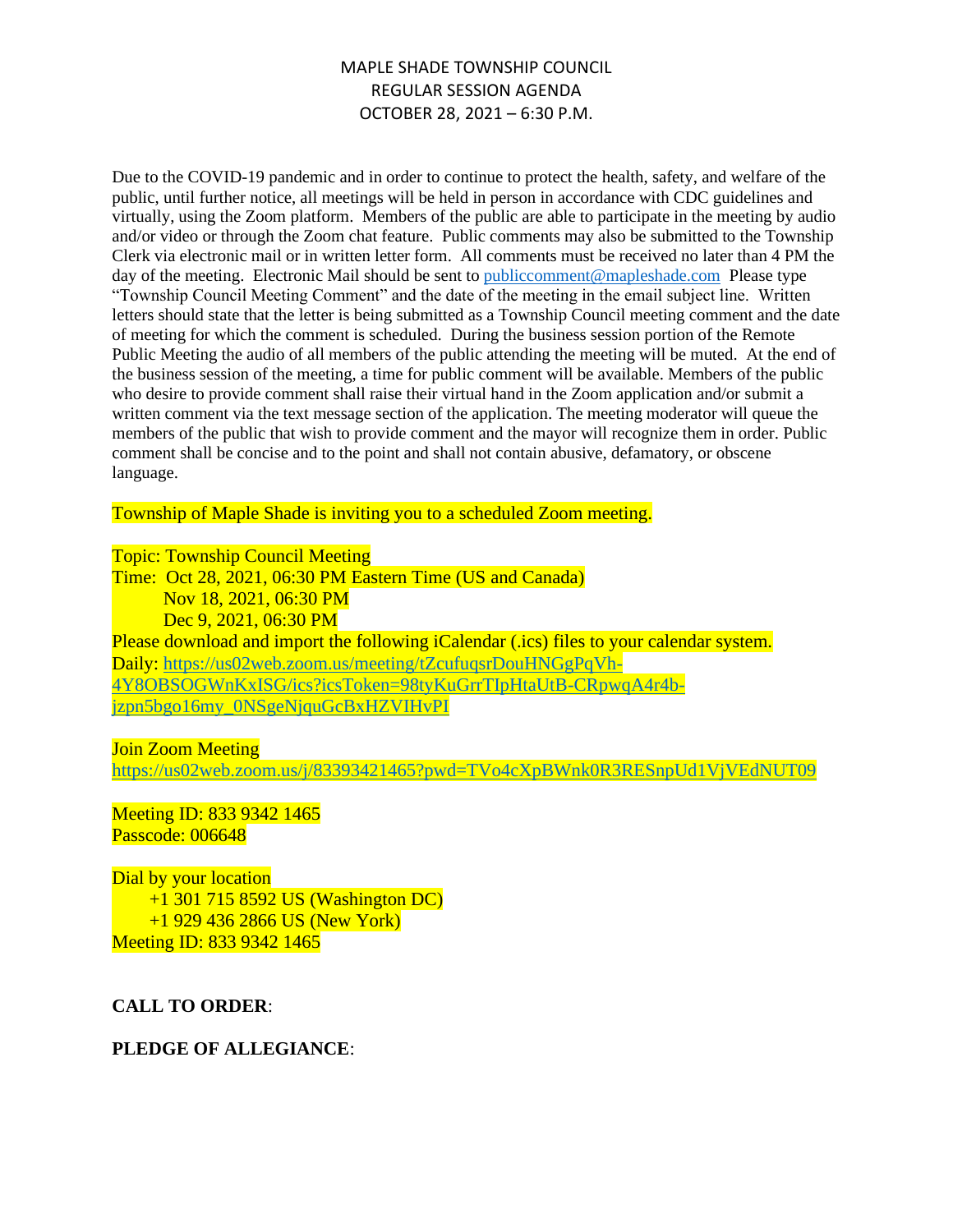# MAPLE SHADE TOWNSHIP COUNCIL REGULAR SESSION AGENDA OCTOBER 28, 2021 – 6:30 P.M.

**PUBLIC NOTICE** of this meeting, pursuant to the Open Public Meetings Act, has been given by the Township Council in the following manner:

Notifying the Township Clerk December 15, 2020. Mailing Notice to the Courier Post, The Central Record and Burlington County Times on December 15, 2020. Posting Notice on the Official Municipal Bulletin Board on December 15, 2020.

# **ROLL CALL**

**Resolution No. 2021-R-163** Resolution to Meet in Executive Session for the following:

1. Matters relating to Litigation/Negotiation/Attorney Client Privilege – re: Fire Department 2. Matters relating to the Employment Relationship – Personnel

Motion to Adjourn: Second: All in Favor:

Formal action may be taken upon conclusion of Closed Session.

Mayor of the Township Council then declares the meeting closed and directs that the tape be shut off. At conclusion of closed portion, Mayor of Township Council calls for a motion to reopen the meeting and turn the tape on.

| <b>PUBLIC PORTION (for Consent Agenda Items)</b> |
|--------------------------------------------------|
|                                                  |

Motion to Close: Second: All in Favor:

### **CONSENT AGENDA**

**Resolution No. 2021-R-164** Authorize Shared Service Agreement Between Maple Shade Township and Maple Shade Board of Education for Class III Officer Services

**Resolution No. 2021-R-165** Resolution to Declare Block 129.01, Lot 24 as Tax Exempt and to Cancel and Refund Taxes from October 5, 2021 Through December 31, 2021

**Resolution No. 2021-R-166** Renew Redemption Amusement Games License for Route 73 Bowling Center Inc., t/a Laurel Lanes for the 2022 Calendar Year

| Motion to Approve:                  | Second: | Comments: | Roll Call: |
|-------------------------------------|---------|-----------|------------|
| <b>APPROVAL OF EXPENDITURE LIST</b> |         |           |            |
| Motion to Approve:                  | Second: | Comments: | Roll Call: |

**STAFF AND PROFESSIONAL COMMENTS**